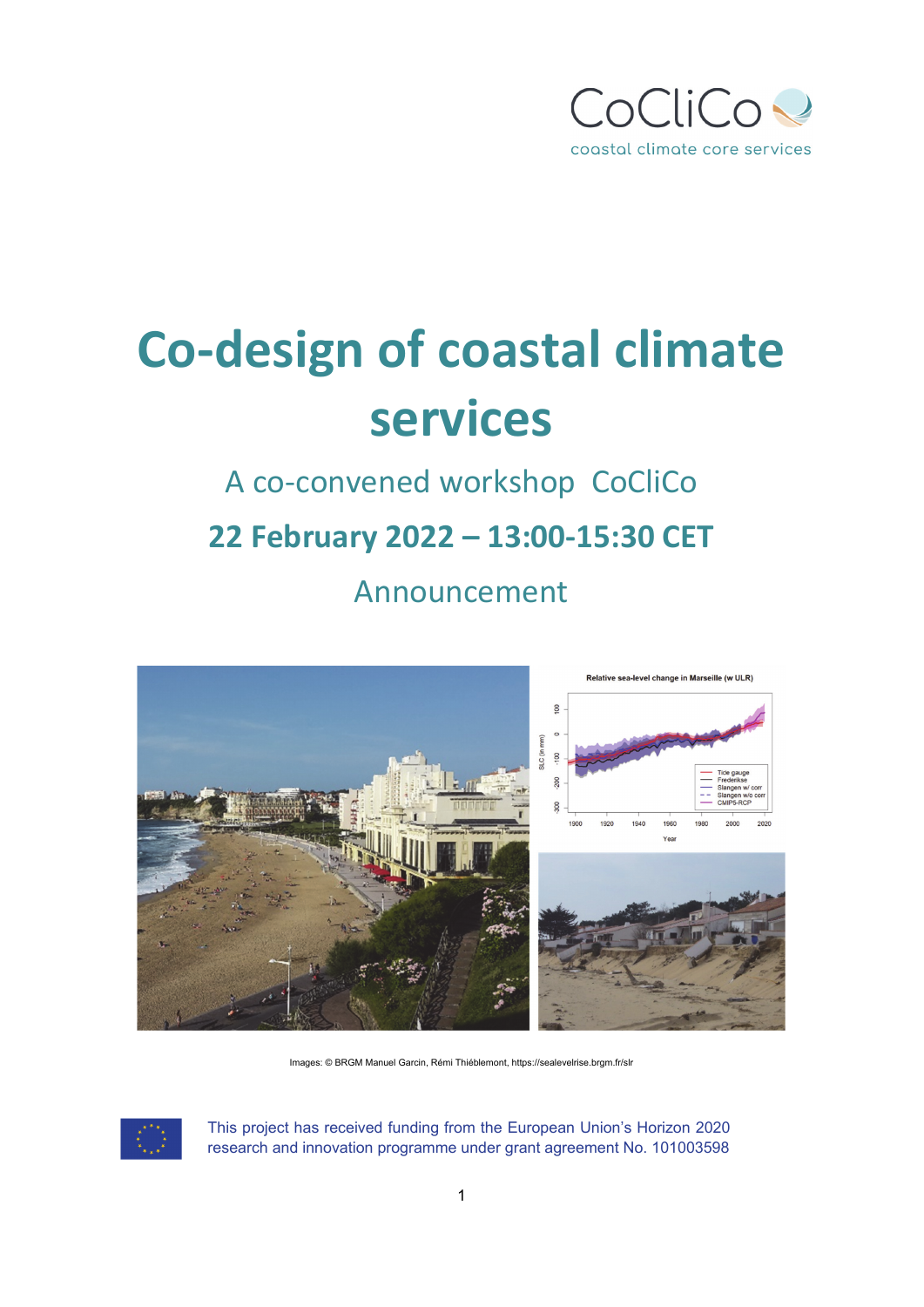

#### **Context**

**The planet is warming, ice caps and glaciers are melting.** As a result, sea levels are rising and adaptation approaches to reduce coastal flood and erosion risk are rapidly evolving. Authoritative, consistent and decision-oriented climate services and platforms to support good adaptation choices, however, are still in their early development. New tools and advances are needed. This workshop explores what is needed to make progress.

#### **Motivation for the workshop**

CoCliCo (funded by H2020 programme) aims to provide a Pan-European web-based platform to help better inform decision-making on coastal risk management and adaptation. The platform will provide be open and enable users to explore present-day and future coastal risks and get behind the headline figures to understand the dominant drivers of these risks and why they are changing.

**We need help to design the platform.** We want to maximum use in supporting real-world choices. By bringing together leading scientists and stakeholders with range of perspectives we hope to share existing best practice and identify common priorities to shape the development of the platform. We hope to better understand the most important scenarios, time horizons and risk metrics to include on the web-platform; how the information is best communicated and develop a concise typology of climate decisions and associated information needs.

### **Why attend**

**Coastal climate services are rapidly evolving.** This meeting provides a platform to codesign of these services. The agenda includes short presentations on the state of the art in our understanding of sea level rise, coastal risks and adaptation challenges to set the scene for our discussions. We hope you will be inspired to share your views and discuss with others.

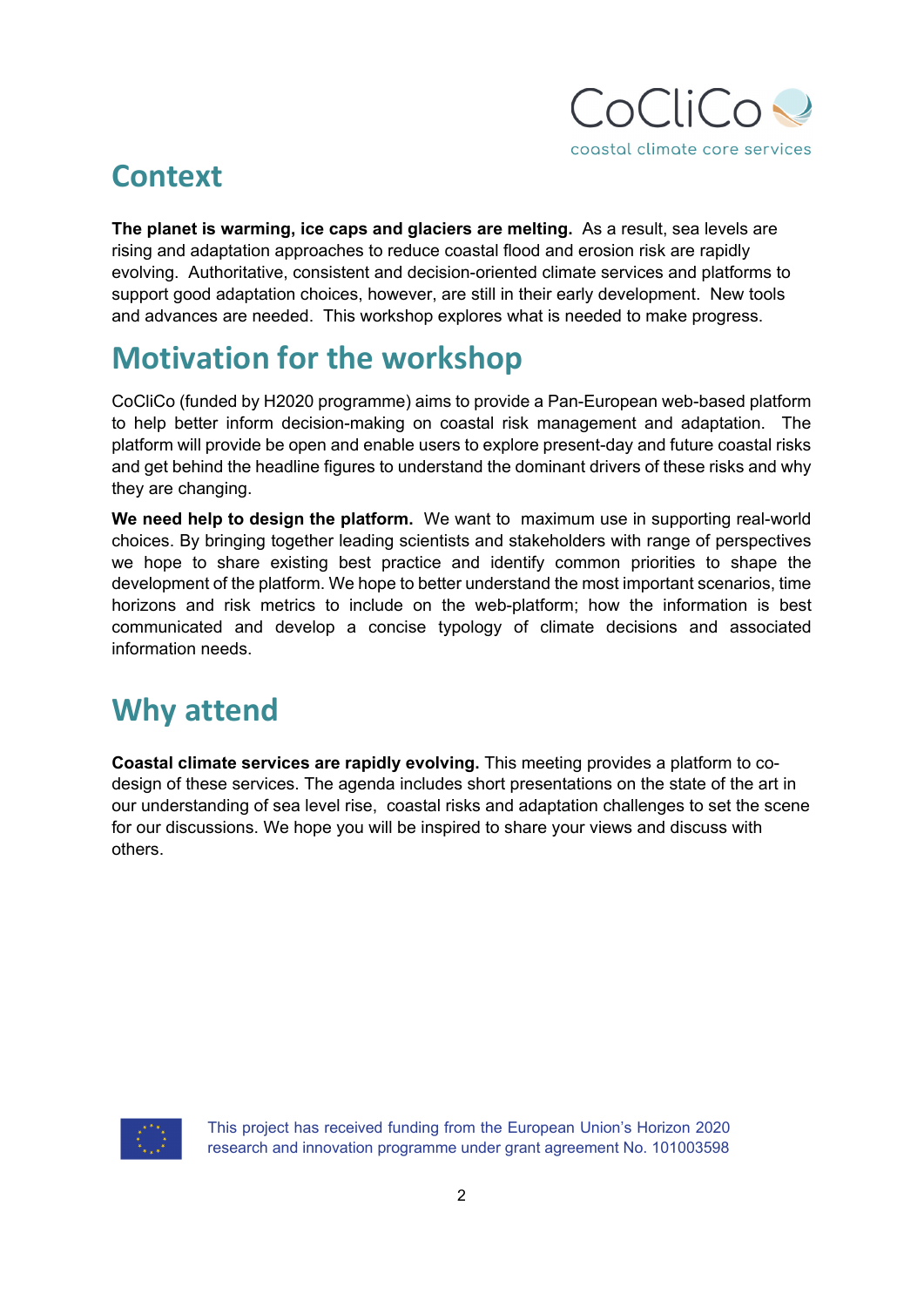

#### **Practical information**

**Where:** virtual with breakout and plenary sessions

**Link:** to follow

**When:** 22nd February 2022

**Any issues contact:** Jole (jole.lutzu@iclei.org), Paul Sayers (paul.sayers@sayersandpartners.co.uk)

## **Organisation of the day**

The workshop will be run as a combination of presentations followed by an extended interactive discussion to elicit **'how we can deliver coastal climate services that are most useful in practice'.** 

The presentations will provide a summary of the latest climate science and the adaptation challenges to set the send for an interactive debate. The workshop will be Co-Chaired by Sayers and Partners (SPL), ICLEI and BRGM.

#### **Attendees**

We anticipate a small workshop to allow detailed discussions. Although Invitations have been sent to a range of stakeholders across the EU the workshop however is open to all so please feel forward information to colleagues.

### **Further reading**

More information on the CoCliCo project can be found on the project website here